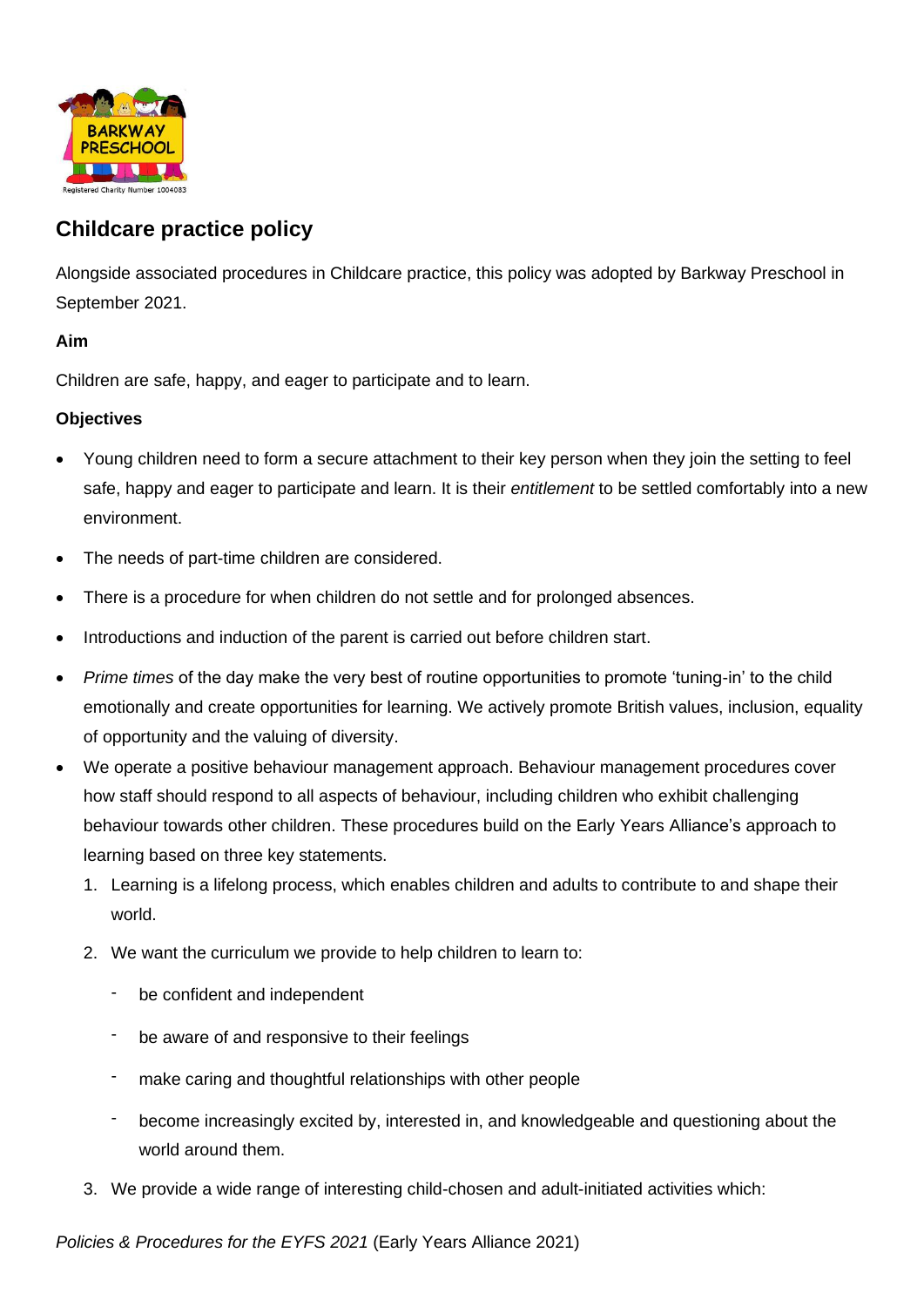- give children opportunities to use all their senses
- help children of different ages and stages to play together
- help children be the directors of their own learning
- help children develop an inquiring and questioning attitude to the world around them

The *Early Years Foundation Stage* is used as a framework to provide care and learning opportunities for babies and children under two years.

### **Older Children (2-5 years)**

• To feel securely settled and ready to learn, children from two to five years need to form attachments with adults who care for them, primarily to a key person, but with other adults and children too. In this way children feel part of a community of learners; they can contribute to that community and receive from it. The three-stage model is applicable, but with some differences in the procedures for children moving up into the next group and for older children.

#### **Waiting list and admissions**

Our provision is accessible to children and families from all sections of the local and wider community. We aim to ensure that all sections of the community receive accessible information and that our admissions procedures are fair, clear, and open to all parents who apply for places. The availability of a place at the setting considers staff/child ratios, the age of the child and registration requirements.

- We endeavour to operate in an inclusive manner which enables all children and families to access our services.
- We also have regard for the needs of parents who are:
	- looking to take up work, remain in work or extend their hours of work
	- looking to commence training or education
- We work in partnership with the local authority and other agencies to ensure that our provision is accessible to all sections of the community.
- Services are widely advertised and information is accessible to all sections of the community.
- Where the number of children wanting places exceeds the number of places available a waiting list is operated using clear criteria for allocation of places as detailed in section 09.1 Waiting list and admissions procedure.

#### **Funded places – free entitlement**

All 3- and 4-year-olds in England are entitled to 15 hours free childcare each week for 38 weeks of the year. Some eligible 2 year olds are also entitled. Funded places are offered in accordance with national and local codes of practice and adherence to the relevant Provider Agreement/Contract with the local authority.